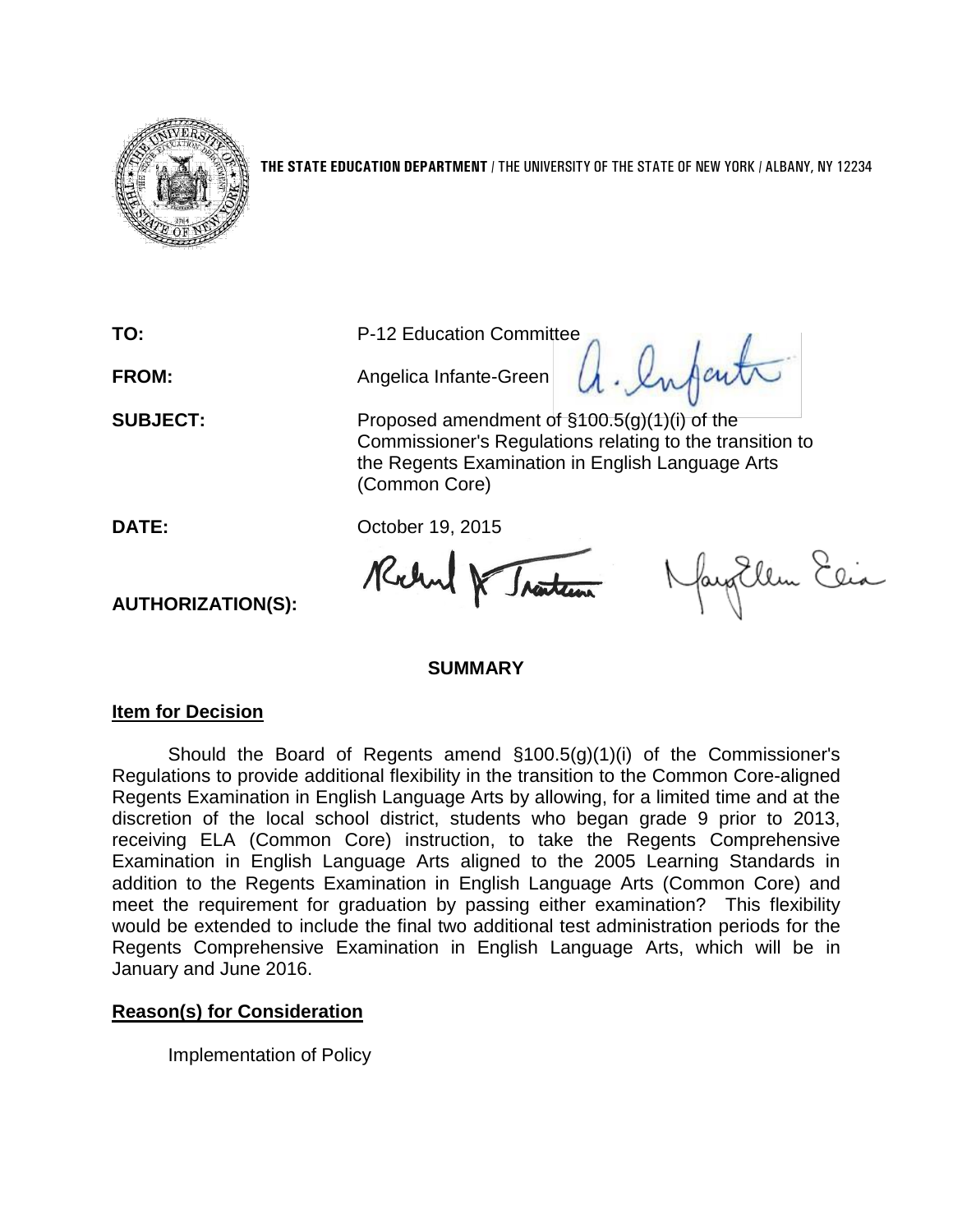# **Proposed Handling**

The proposed amendment will be presented to the P-12 Education Committee for adoption as an emergency action at the October 2015 Regents meeting. A statement of the facts and circumstances which necessitate emergency action is attached.

#### **Procedural History**

A Notice of Emergency Adoption and Proposed Rule Making will be published in the State Register on November 10, 2015. A copy of the proposed amendment is attached. Supporting materials are available upon request from the Secretary to the Board of Regents.

## **Background Information**

At their July 2013 meeting, the Board of Regents adopted by emergency action, effective July 30, 2013, a new Commissioner's Regulation §100.5(g) to require students who began grade 9 in 2013 to meet diploma requirements by passing the Regents Examination in English Language Arts that is aligned to the New York State P-12 Common Core Learning Standards. Section 100.5(g) was permanently adopted at the October 2013 Regents meeting. Included in that regulation is a provision in §100.5(g)(1)(i)(b)(2) that allows, at local discretion, students who began grade 9 prior to 2013 who were enrolled in Common Core English courses to take the Regents Comprehensive Examination in English (2005 Learning Standards) in addition to the Regents Examination in ELA (Common Core) and meet the English requirement for graduation by passing either examination. This flexibility was initially limited to the June 2014 and August 2014 test administrations, but was subsequently extended to the January 2014 and January, June and August 2015 test administrations.

The proposed amendment would extend that flexibility to the final two administrations of the Regents Comprehensive Examination in English (2005 Learning Standards) in January and June 2016. This flexibility would continue to apply only to students who began grade 9 prior to 2013 and have already had access to the Regents Comprehensive Examination in English (2005 Learning Standards).

## **Recommendation**

Staff recommends that the Regents take the following action:

VOTED: That subparagraph (i) of paragraph (1) of subdivision (g) of section 100.5 of the Commissioner's Regulations be amended as submitted, effective October 27, 2015, as an emergency measure upon a finding by the Board of Regents that such action is necessary for the preservation of the general welfare in order to ensure that school districts and students are given sufficient notice to prepare for and timely implement in the 2015-16 school year the provision providing, at the local school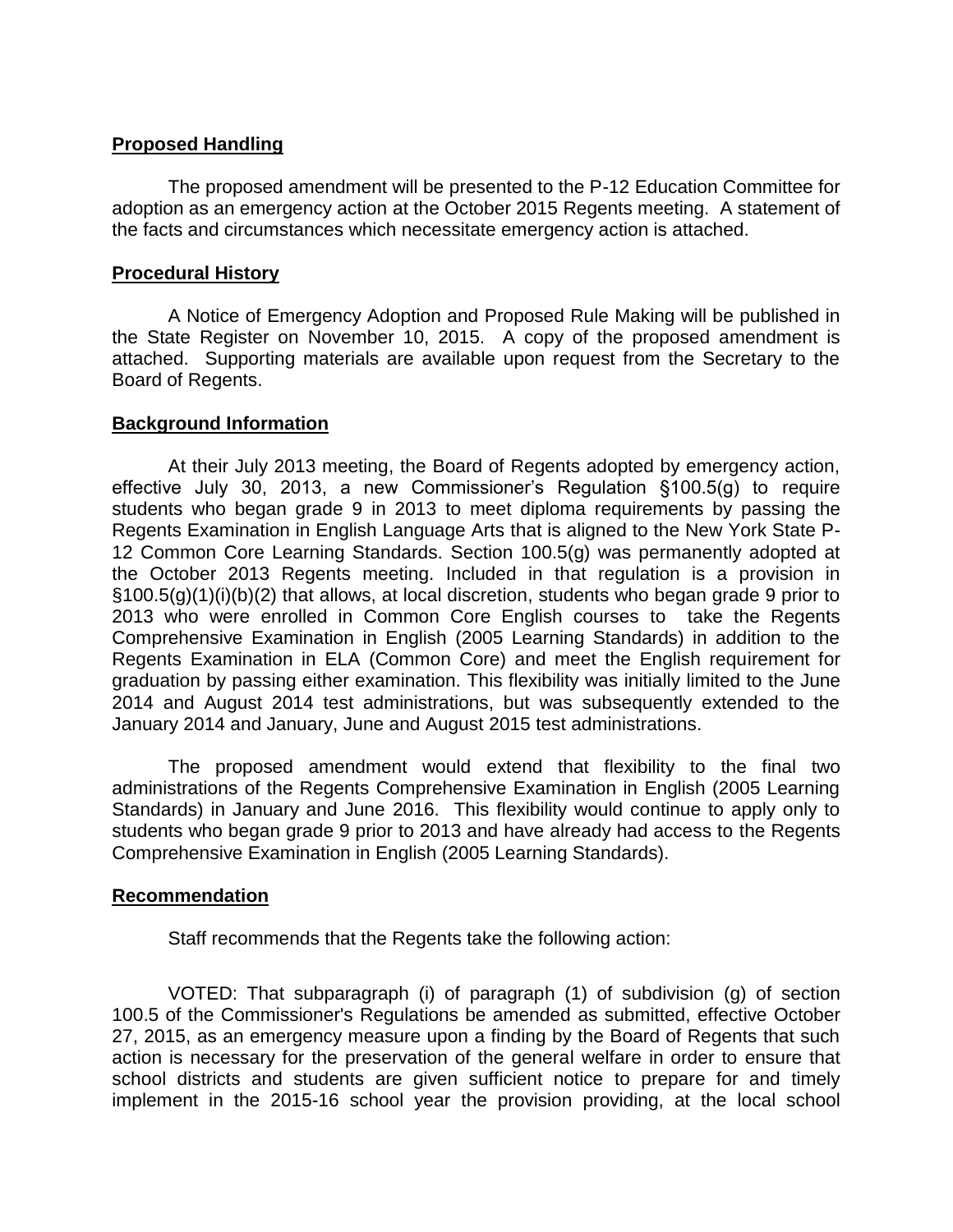district's discretion, additional opportunities for students enrolled in Common Core English Language Arts courses, who began grade 9 prior to 2013, to take the Regents Comprehensive Examination in English (2005) in addition to the Regents Examination in English Language Arts (Common Core) at the January 2016 and June 2016 examination administrations, and to meet the English requirement for graduation by passing either examination.

# **Timetable for Implementation**

If adopted at the October 2015 Regents meeting, the emergency rule will take effect on October 27, 2015 for a 90-day period. It is anticipated that the proposed amendment will be presented for adoption as a permanent rule at the January 2016 Regents meeting, after publication of a Notice of Emergency Adoption and Proposed Rule Making in the State Register and expiration of the 45-day public comment period prescribed in the State Administrative Procedure Act.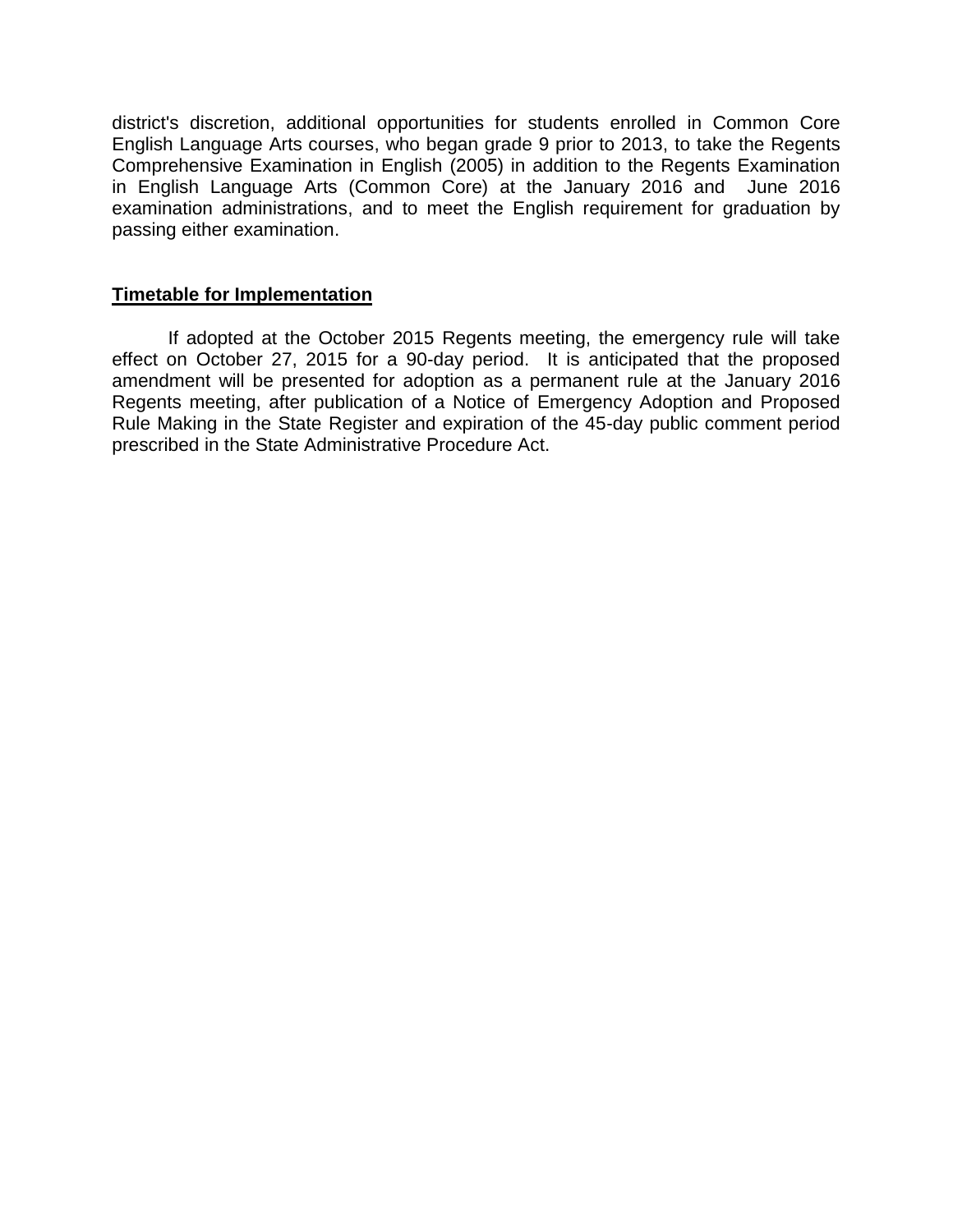AMENDMENT OF THE REGULATIONS OF THE COMMISSIONER OF EDUCATION Pursuant to Education Law sections 101, 207, 208, 209, 305, 308, 309 and 3204 Subparagraph (i) of paragraph (1) of subdivision (g) of section 100.5 of the Regulations of the Commissioner is amended, effective October 27, 2015, as follows:

(i) English.

(a) Students who first enter grade 9 in September 2013 and thereafter shall meet the English requirement for graduation in clause (a)(5)(i)(*a*) of this section by passing the Regents examination in English language arts (common core) or an approved alternative pursuant to section 100.2(f) of this Part.

(b) Students who first enter grade 9 prior to September 2013 shall meet the English requirement for graduation in clause (a)(5)(i)(*a*) of this section by:

(1) successfully completing a course in English language arts (common core) and passing the Regents examination in English language arts (common core) or an approved alternative pursuant to section 100.2(f) of this Part; or

(2) successfully completing a course in English aligned to the 2005 Learning Standards and passing the Regents comprehensive examination in English or an approved alternative pursuant to section 100.2(f) of this Part; provided that for the January 2014, June 2014, August 2014, January 2015, June 2015, [and] August 2015, January 2016 and June 2016 administrations only, students enrolled in English language arts (common core) courses may, at the discretion of the applicable school district, take the Regents comprehensive examination in English in addition to the Regents examination in English language arts (common core), and may meet such English requirement by passing either examination.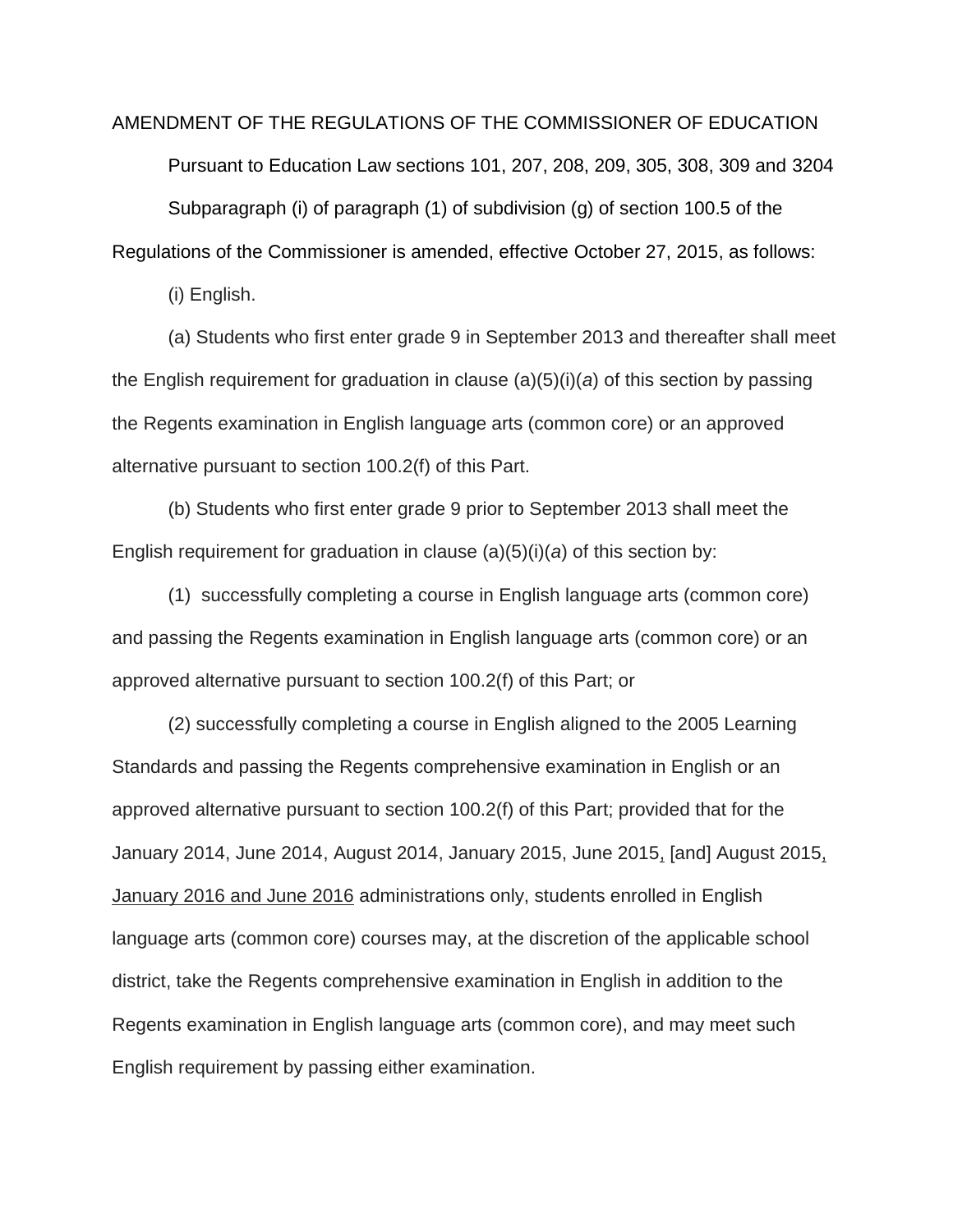$(c)$  . . .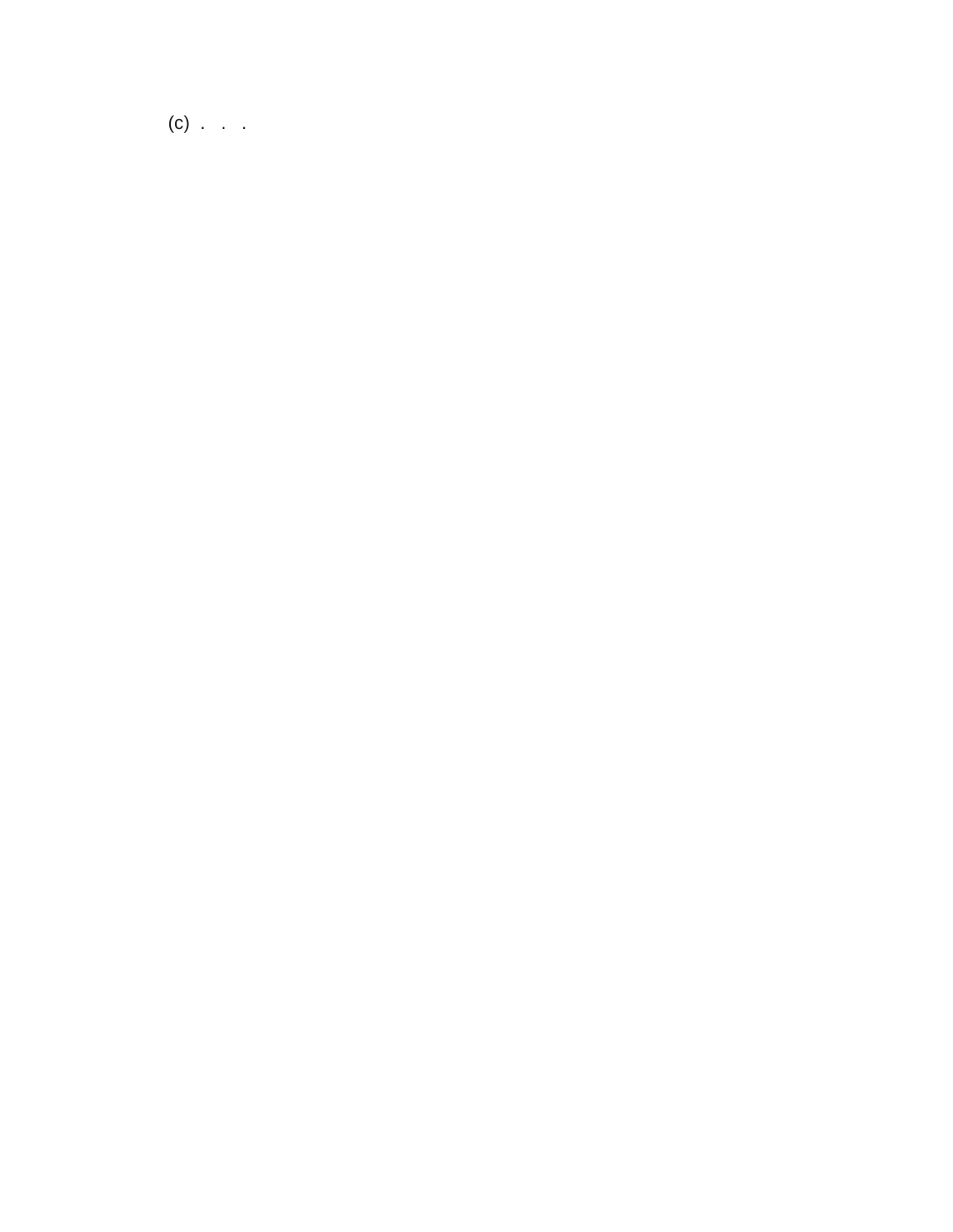#### **8 NYCRR §§100.5(g)(1)(i)**

# STATEMENT OF FACTS AND CIRCUMSTANCES WHICH NECESSITATE EMERGENCY ACTION

The proposed amendment is necessary to implement Regents policy to provide, at the local school district's discretion, additional opportunities for students enrolled in Common Core English Language Arts courses, who began grade 9 prior to 2013, to take the Regents Comprehensive Examination in English in addition to the Regents Examination in English Language Arts (Common Core) at the January 2016 and June 2016 examination administrations, and meet the English requirement for graduation by passing either examination.

Because the Board of Regents meets at scheduled intervals, the earliest the proposed amendment could be presented for regular (non-emergency) adoption, after publication in the State Register and expiration of the 45-day public comment period provided for in State Administrative Procedure Act (SAPA) section 202(1) and (5), is the January 2016 Regents meeting. However, emergency action to adopt the proposed amendment is necessary now for the preservation of the general welfare to ensure that school districts and students are given sufficient notice to prepare for and timely implement in the 2015-2016 school year the provision providing, at the local school district's discretion, additional opportunities for students enrolled in Common Core English Language Arts courses, who began grade 9 prior to 2013, to meet diploma requirements by passing either the Regents Comprehensive Examination in English in addition to the Regents Examination in English Language Arts (Common Core) at the January 2016 and June 2016 examination administrations.